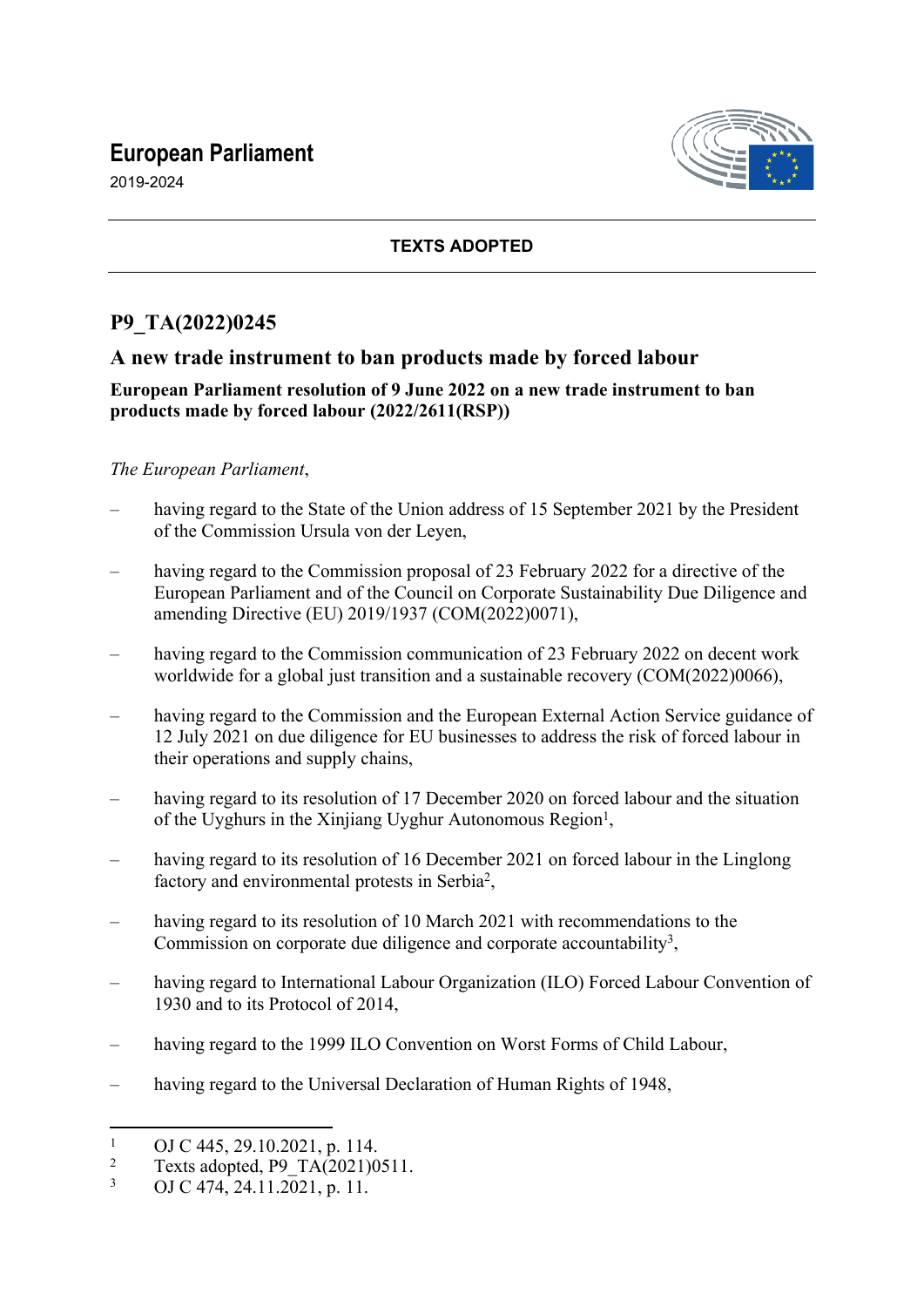- having regard to the UN Guiding Principles on Business and Human Rights,
- having regard to the OECD Guidelines for Multinational Enterprises,
- having regard to the question to the Commission on a new trade instrument to ban products made by forced labour (O-000018/2022 – B9-0015/2022),
- having regard to Rules 136(5) and 132(2) of its Rules of Procedure,
- having regard to the motion for a resolution of the Committee on International Trade,
- A. whereas the ILO Forced Labour Convention, 1930 (No. 29) defines forced labour as 'all work or service which is exacted from any person under the menace of any penalty and for which the said person has not offered himself voluntarily'; whereas the ILO uses 11 indicators to identify the existence of forced labour; whereas these indicators are: abuse of vulnerability, deception, restriction of movement, isolation, physical and sexual violence, intimidation and threats, retention of identity documents, withholding of wages, debt bondage, abusive working and living conditions and excessive overtime; whereas sometimes the presence of more than one of the listed indicators is needed to determine the presence of forced labour;
- B. whereas according to ILO estimates, 25 million people worldwide are currently in a situation of forced labour and, of these, 20,8 million are in privately imposed forced labour and 4,1 million in state-imposed forced labour; whereas women and girls comprise 61 % of those in forced labour; whereas migrant workers are especially vulnerable to forced labour; whereas the COVID-19 pandemic has exacerbated the situation;
- C. whereas the latest ILO global estimates indicate that 160 million children were in child labour globally at the beginning of 2020, accounting for almost 1 in 10 of all children worldwide; whereas 79 million children – nearly half of all those in child labour – are victims of the worst forms of child labour, in hazardous work that directly endangers their health, safety and moral development;
- D. whereas research has shown that forced labour impedes sustainable development and has a negative impact on inter-generational poverty, inequality and governance, and fuels corruption and illicit financial flows;
- E. whereas the EU economy is connected to millions of workers around the world through global supply chains; whereas EU consumers want to be certain that the goods they buy are produced in a sustainable and fair way that ensures decent work for those who produce them;
- F. whereas forced labour is an unpriced external factor which stifles innovation and productivity, and gives an unfair competitive advantage to the businesses and governments that support it;
- G. whereas Commission President Ursula von der Leyen affirmed in her 2021 State of the Union speech that the Commission will propose a ban on products in the EU market that have been made by forced labour;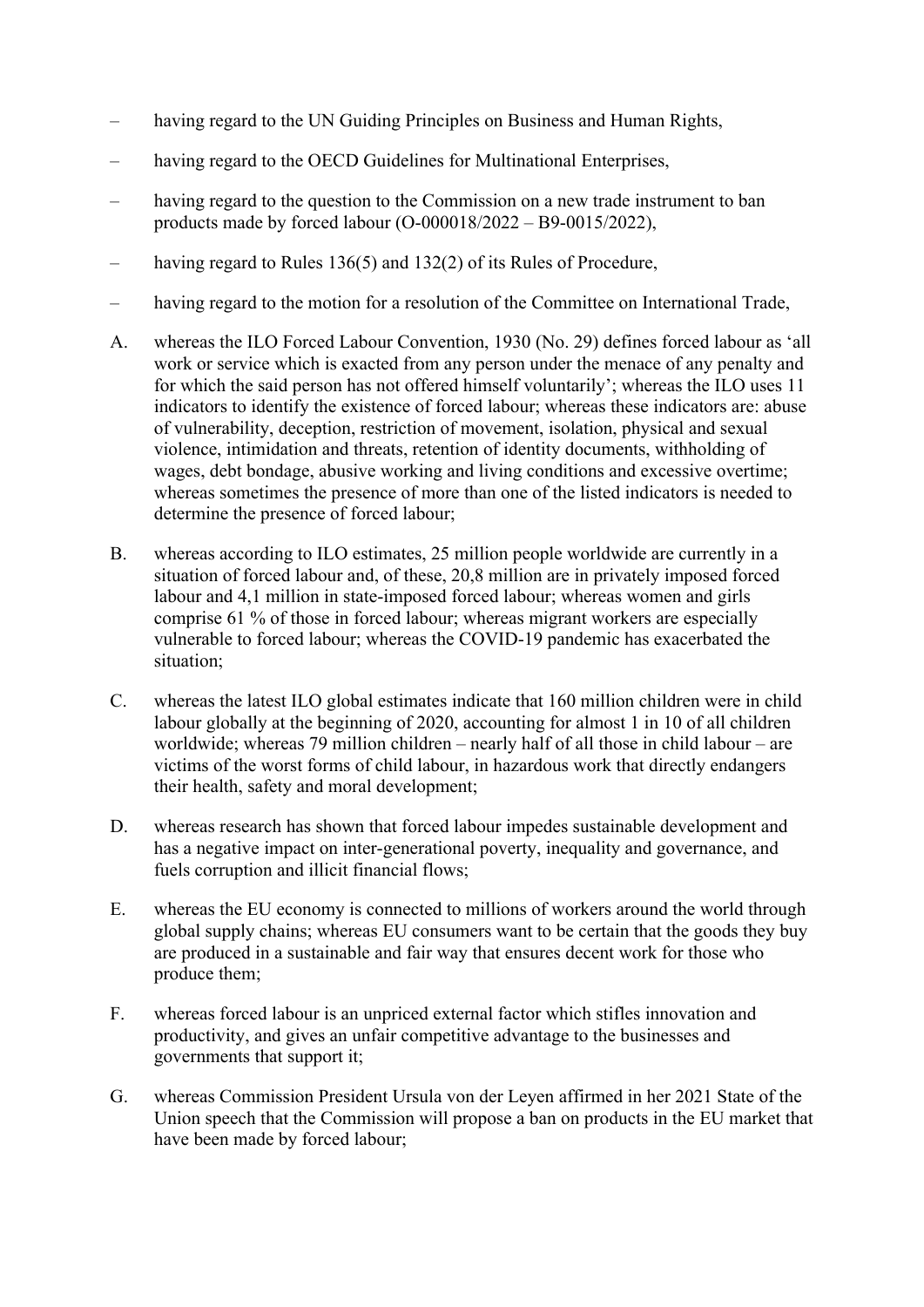- H. whereas in its proposal for a Corporate Sustainability Due Diligence Directive, the Commission sets out due diligence obligations for large companies over a certain threshold and for certain other companies in particularly sensitive sectors, to identify, prevent, mitigate and account for actual and potential adverse impacts on human rights, including labour rights, and on the environment along global supply chains;
- I. whereas the Commission communication of 23 February 2022 on decent work worldwide for a global just transition and a sustainable recovery (COM(2022)0066) sets out the Commission's plans to prepare a new legislative initiative, which will prohibit the placing on the EU market of products made by forced labour, including forced child labour; whereas this initiative will cover both domestic and imported products, and combine a ban with a robust, risk-based enforcement framework;
- J. whereas forced labour is a complex phenomenon and a ban on forced labour products will not be sufficient to eradicate forced labour and tackle the issue at its roots; whereas in order to deal with this global issue, the EU should also focus on dialogue with non-EU countries, technical assistance, capacity building and awareness raising; whereas the EU should also actively work at multilateral level to find collective solutions in order to eradicate forced labour;
- K. whereas a number of EU companies follow several voluntary and overlapping sets of guidelines on responsible business conduct, but the uptake thereof still needs improvement; whereas in order to address this, the EU already has mandatory due diligence rules in place in specific sectors such as timber and the sourcing of so-called conflict minerals;
- L. whereas the effectiveness of forced labour product exclusions will depend on several factors such as the percentage of global sectoral demand that participates in the boycott; the costs and viability for exporting firms of trade diversion, trade reallocation or product transformation; suppliers' market power; and how the host government responds to external pressure;
- M. whereas several tools need to be combined to resolve different forced labour-related problems;
- N. whereas in order to be WTO compatible, any product exclusion needs to be structured so as to avoid violating free trade commitments not to discriminate against goods by geographical origin; whereas Article XX of the General Agreement on Tariffs and Trade provides the legal grounds to justify product exclusion decisions; whereas any such exclusion needs to be evidence-based and must follow consultation with the affected parties;
- O. whereas introducing a ban on products made by forced labour is a political priority of both Parliament and the EU as a whole;
- 1. Calls for a new WTO-compatible trade instrument to complement the corporate sustainability due diligence rules, banning the import and export of products made or transported by forced labour and which should be complemented with measures for intra-EU trade; stresses that any future EU framework needs to be proportionate, nondiscriminatory and effective, respecting the commitment to an open and rules-based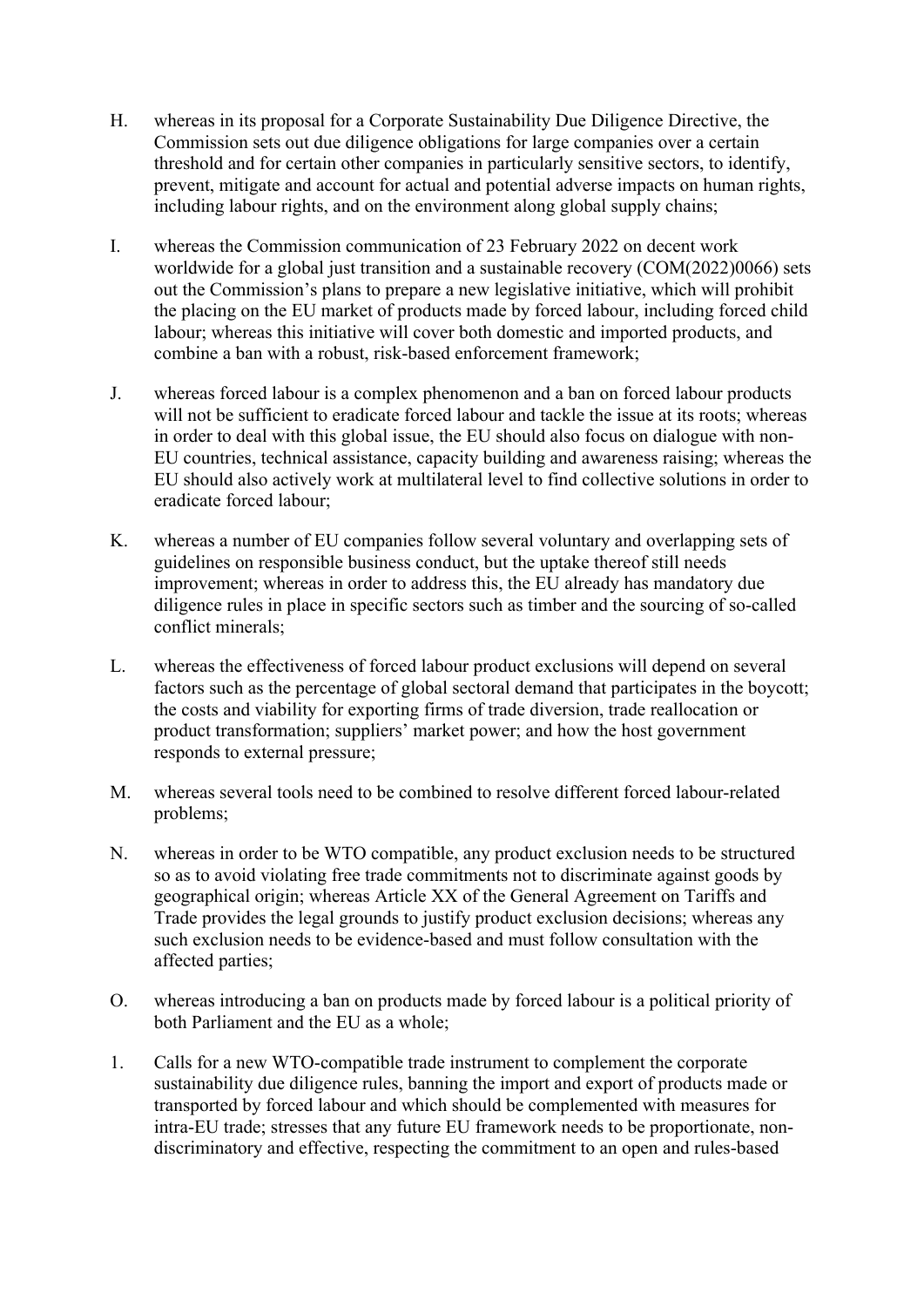trading system; underlines that the new proposal could be based on the best practices of countries with similar legislation in place such as the US and Canada;

- 2. Stresses that the determination of whether forced labour has been used should be based on the ILO forced labour indicators, including its 'Hard to see, harder to count – Survey guidelines to estimate forced labour of adults and children';
- 3. Considers that the new instrument should allow for bans on forced labour products from a particular site of production, a particular importer or company, those from a particular region in the case of state-sponsored forced labour and those from a particular transport vessel or fleet;
- 4. Considers that, under the new EU instrument, public authorities, on their own initiative or acting on information they have received, should detain goods at the EU border when they consider that there is sufficient evidence that these goods were made or transported with forced labour; notes that the importer whose goods have been detained should then be given the opportunity to refute this accusation by proving that the goods were not made or transported with forced labour, which may then lead to the release of the goods; underlines that the evidence to prove an absence of forced labour must be based on ILO standards;
- 5. Notes that products should be seized following findings by public authorities on the basis of sufficient evidence that forced labour has been used to produce or transport the goods, or if the goods have come from a particular region where state-imposed forced labour is prevalent; stresses that the seized cargo would be released if the company can prove that no forced labour had been used or that remediation had taken place and that indicators of forced labour are no longer present;
- 6. Acknowledges that a number of EU companies are already making efforts to ensure that practices that breach human rights and labour rights do not take place in their supply chains; calls on the Commission to offer companies, specifically SMEs, technical and other appropriate support to comply with the new rules in order to avoid unnecessary burdens for SMEs; further calls on the Commission to assess the implementation of the instrument and its impact on EU companies;
- 7. Believes that the Commission, particularly the Chief Trade Enforcement Officer, as well as national authorities, must be empowered to launch investigations; notes that public authorities should be able to act on the basis of information provided by stakeholders, NGOs or affected workers and through a formalised and secure complaints procedure such as through the Single Entry Point;
- 8. Calls on the Commission to ensure that the new EU instrument requires the responsible companies to provide remediation to the affected workers prior to import restrictions being lifted; calls for the monitoring of remediation and corrective actions to be undertaken in cooperation with relevant stakeholders, including civil society organisations and trade unions;
- 9. Believes that the coordination system should be created at EU level to support the customs authorities of the Member States and ensure the transparency of all procedures launched;